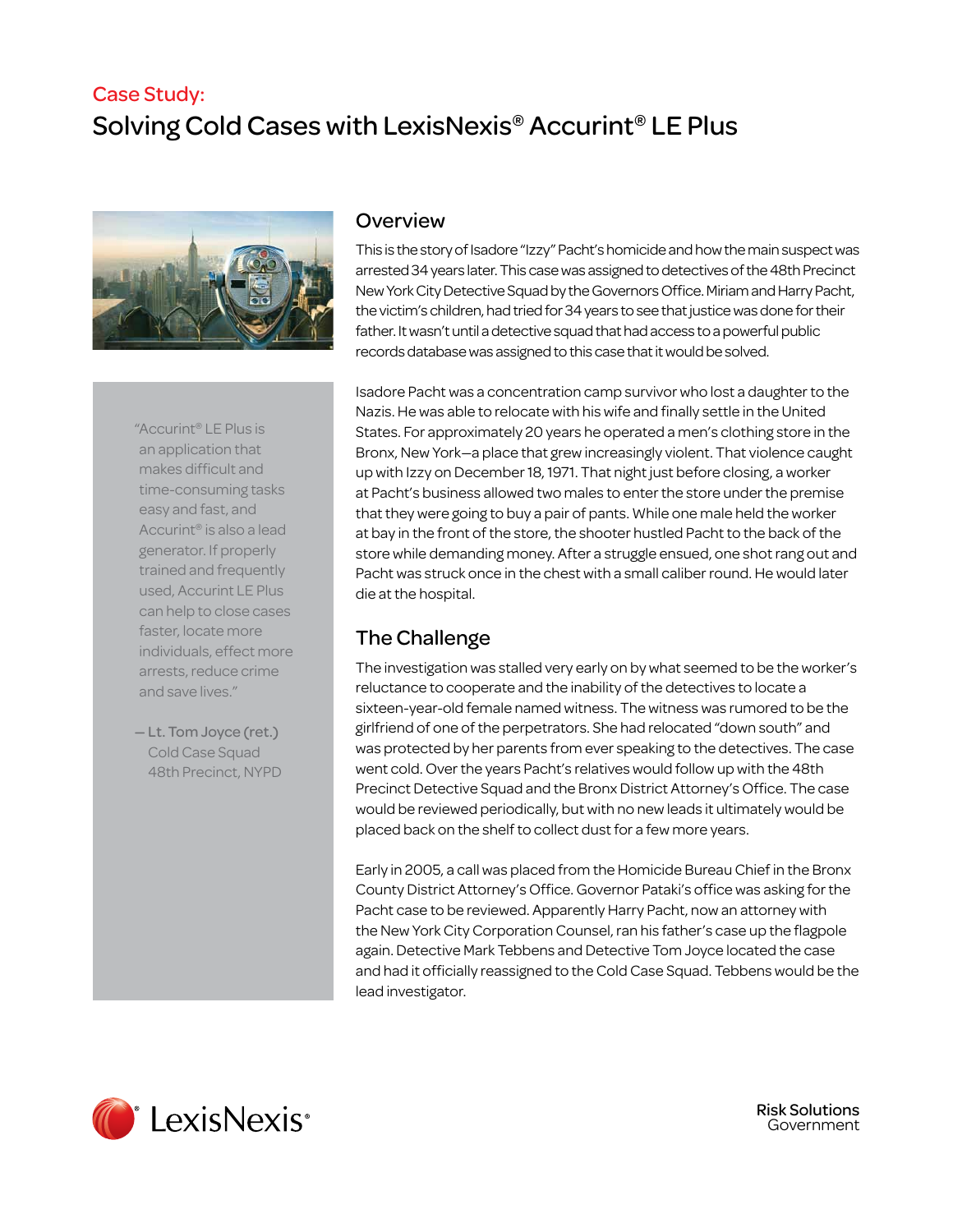## The Solution

Upon review of the case, there was good direction. Two suspects were named very early on, but unfortunately there was no one available who could identify them. The plan was to locate the witnesses and re-interview them, locate and resubmit any forensic evidence and, most importantly, identify and locate the witness from "down south." Finally, given an opportunity, detectives would try to obtain a confession from the suspects.

For various reasons, none of the forensic evidence was available or useful. That was a significant setback. Additionally, relocation of the witnesses turned out at first glance to be much more difficult than it should have been. It seems the official reports by the detectives at that time all failed to properly identify the witnesses with a date of birth or a Social Security number. Their notepads were misplaced and not located in the homicide folder. How are you going to find someone 34 years later without those key identifiers? This is where LexisNexis® Accurint® LE Plus turned an apparently impossible task into something very basic and routine. By conducting name searches with some common sense parameters, three witnesses in the case were all immediately accounted for. One name had even been recorded incorrectly and Accurint LE Plus was able to identify the correct individual through use of phonetic differentiation, a powerful feature.

Finding the witness who had relocated south proved to be problematic. Detectives were not able to locate her immediately, but Accurint LE Plus was able to locate an associate, which led them to her. There was an anonymous letter located in the homicide folder that held the secret to finding the witness all these years later. It should be noted that the name of this witness was also recorded incorrectly in the original case note. The letter, dated 1973, indicated that she was with a family in Augusta, Georgia. To track down this lead without Accurint LE Plus would have meant calling the Augusta Police Department, which has its own workload and priorities, to assist.

Investigators could only hope when reaching out to another agency that the same sense of urgency would be acted on; however, depending on their workload, this is not always the case. After several searches with various individuals in Augusta, detectives had an associate on the phone telling them where the witness was. She actually called before detectives contacted her. Det. Tebbens traveled to Augusta and obtained a statement from her implicating her ex-boyfriend in Pacht's homicide.

With the statement secure, the employee from the haberdasher shop needed to be re-interviewed to see if he knew more than he originally let on in 1971. He did make a positive identification of both suspects in six pack photo arrays in 2005. An arrest was authorized by the Bronx County District Attorney's Office.

Prior to establishing probable cause to effect the arrests, computer checks of both internal legacy police department data and Accurint LE Plus were completed in the event an apprehension plan was to go into effect. Detectives had an address in Connecticut for one suspect. The other could not be located; on paper at least, he seemed to have dropped out of sight

Accurint LE Plus turned an apparently impossible task into something very basic and routine.